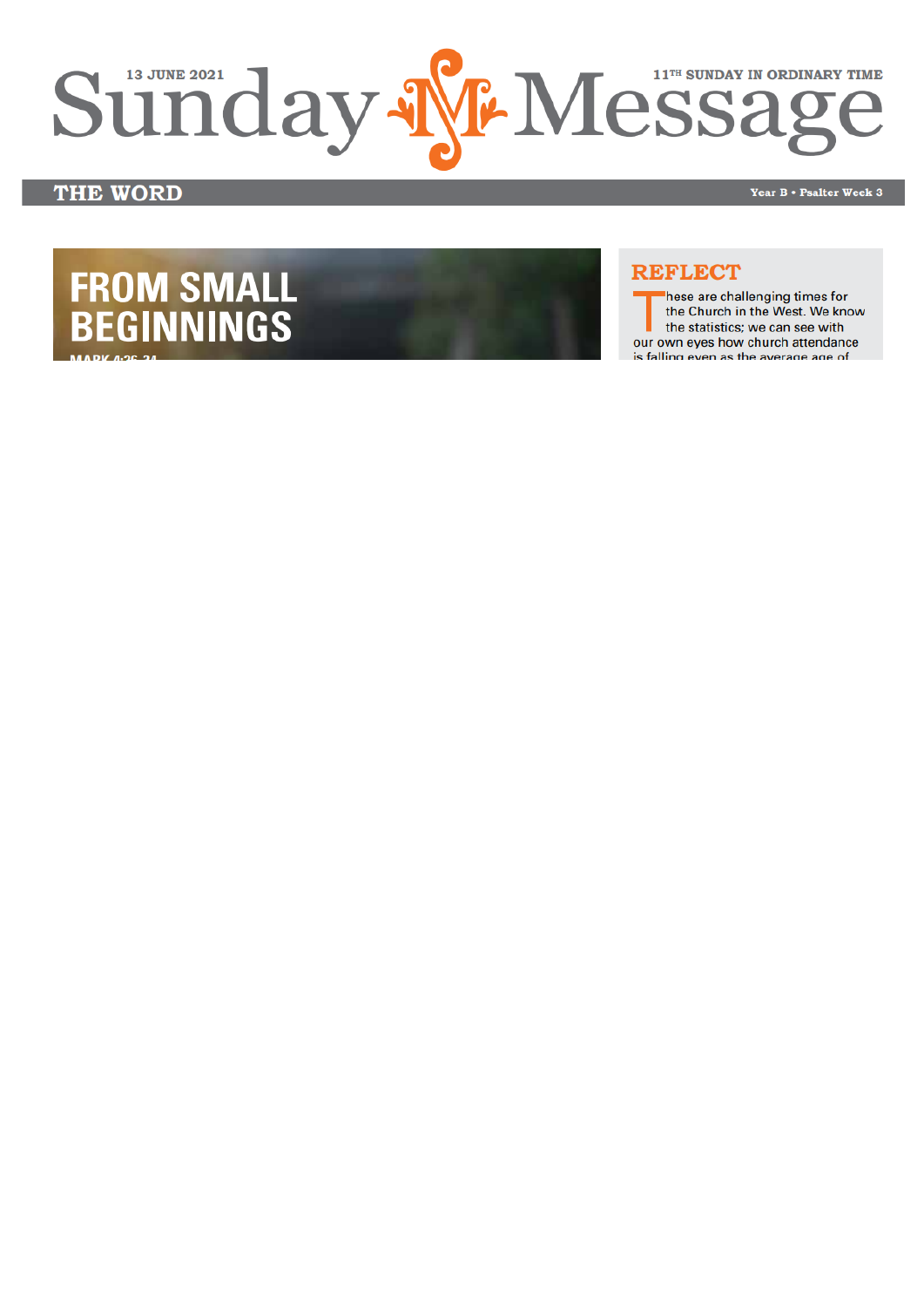#### **ENTRANCE ANTIPHON**

- O Lord, hear my voice, for I have called to vou: be my help.
- Do not abandon or forsake me, O God, my Saviour!

#### GLORIA

**Glory to God in the highest,** and on earth peace to people of good will.

We praise you, we bless you, we adore you, we glorify you, we give you thanks for your great glory, Lord God, heavenly King, O God, almighty Father.

Lord Jesus Christ, Only Begotten Son, Lord God, Lamb of God, Son of the Father, you take away the sins of the world,

have mercy on us:

you take away the sins of the world, receive our prayer;

you are seated at the right hand of the Father, have mercy on us.

For you alone are the Holy One,

you alone are the Lord, you alone are the Most High, Jesus Christ,

with the Holy Spirit,

in the glory of God the Father. Amen

### **COLLECT**

O God, strength of those who hope in you, graciously hear our pleas,

and, since without you mortal frailty can do nothing,

grant us always the help of your grace, that in following your commands

we may please you by our resolve and our aheeh

Through our Lord Jesus Christ, your Son, who lives and reigns with you in the unity of

the Holy Spirit. God, for ever and ever.

Amen.

#### **FIRST READING Ezekiel 17:22-24**

A reading from the prophet Ezekiel.

The Lord says this:

"From the top of the cedar,

from the highest branch I will take a shoot and plant it myself on a very high mountain. I will plant it on the high mountain of Israel. It will sprout branches and bear fruit, and become a noble cedar.

Every kind of bird will live beneath it,

every winged creature rest in the shade of its branches.

- And every tree of the field will learn that I, the Lord, am the one
- who stunts tall trees and makes the low ones arow.
- who withers green trees and makes the withered green.

I, the Lord, have spoken, and I will do it." The word of the Lord.

### **Thanks be to God.**

## Psalm 91

### **PSALM** Response:

It is good to give you thanks, O Lord.

It is good to give thanks to the Lord to make music to your name, O Most High,

redemplorist

to proclaim your love in the morning and your truth in the watches of the night. (R.)

- The just will flourish like the palm-tree and grow like a Lebanon cedar. (R.)
- Planted in the house of the Lord they will flourish in the courts of our God, still bearing fruit when they are old. still full of sap, still green, to proclaim that the Lord is just. In him, my rock, there is no wrong. (R.)

### **SECOND READING 2 Corinthians 5:6-10**

A reading from the second letter of St Paul to the Corinthians.

We are always full of confidence, when we remember that to live in the body means to be exiled from the Lord, going as we do by faith and not by sight - we are full of confidence, I say, and actually want to be exiled from the body and make our home with the Lord. Whether we are living in the body or exiled from it, we are intent on pleasing him. For all the truth about us will be brought out in the law court of Christ, and each of us will get what he deserves for the things he did in the body, good or bad.

The word of the Lord. **Thanks be to God.** 

## **GOSPEL ACCLAMATION**

Alleluia, alleluia! The seed is the word of God. Christ the sower:

whoever finds the seed will remain for ever. **Alleluia!** 

#### **GOSPEL Mark 4:26-34**

A reading from the holy Gospel according to Mark.

Jesus said to the crowds, "This is what the kingdom of God is like. A man throws seed on the land. Night and day, while he sleeps, when he is awake, the seed is sprouting and growing; how, he does not know. Of its own accord the land produces first the shoot, then the ear, then the full grain in the ear. And when the crop is ready, he loses no time: he starts to reap because the harvest has come."

He also said, "What can we say the kingdom of God is like? What parable can we find for it? It is like a mustard seed which at the time of its sowing in the soil is the smallest of all the seeds on earth; yet once it is sown it grows into the biggest shrub of them all and puts out big branches so that the birds of the air can shelter in its shade."

Using many parables like these, he spoke the word to them, so far as they were capable of understanding it. He would not speak to them except in parables, but he explained everything to his disciples when they were alone.

The Gospel of the Lord. Praise to you, Lord Jesus Christ.

### **PROFESSION OF FAITH**

I believe in one God. the Father almighty, maker of heaven and earth, of all things visible and invisible.

I believe in one Lord Jesus Christ. the Only Begotten Son of God, born of the Father before all ages.

Concordat cum originali: + Eamon Martin Archbishop of Armagh. Commentary by Fr Gerry Moloney CSsR. The English translation of the entrance<br>and communion antiphons, the opening prayers, prayers over the gifts, gloria, creed

- God from God, Light from Light,
- true God from true God.
- begotten, not made, consubstantial with the Father:
- through him all things were made. For us men and for our salvation
- he came down from heaven.

#### (all bow during the next three lines)

- and by the Holy Spirit was incarnate of the **Virgin Mary.**
- and became man.
- For our sake he was crucified under **Pontius Pilate.**
- he suffered death and was buried,
- and rose again on the third day
- in accordance with the Scriptures.
- He ascended into heaven
- and is seated at the right hand of the Father.
- He will come again in glory to judge the living and the dead
- and his kingdom will have no end.
- I believe in the Holy Spirit, the Lord, the giver of life.
- who proceeds from the Father and the Son, who with the Father and the Son is adored and glorified,
- who has spoken through the prophets.
- I believe in one, holy, catholic and apostolic Church.
- I confess one Baptism for the forgiveness of sins
- and I look forward to the resurrection of the heah
- and the life of the world to come. Amen.

#### **PRAYER OVER THE OFFERINGS**

- O God, who in the offerings presented here provide for the twofold needs of human nature.
- nourishing us with food
- and renewing us with your Sacrament,
- grant, we pray,
- that the sustenance they provide
- may not fail us in body or in spirit.

**Amen** 

### **COMMUNION ANTIPHON**

There is one thing I ask of the Lord, only this do I seek:

to live in the house of the Lord all the days of my life.

### **PRAYER AFTER COMMUNION**

As this reception of your Holy Communion, O Lord.

foreshadows the union of the faithful in you, so may it bring about unity in your Church. Through Christ our Lord. Amen.

Behold O kind and most sweet Jesus, I cast myself upon my knees in your sight while with deep affection and grief of soul I mentally contemplate your five most precious wounds, having before my eyes the words that David the prophet spoke about you, most sweet Jesus: "They have pierced my hands and feet, and I can count every one of my bones.'

Traditional "Prayer before a Crucifix" to be said after Communion